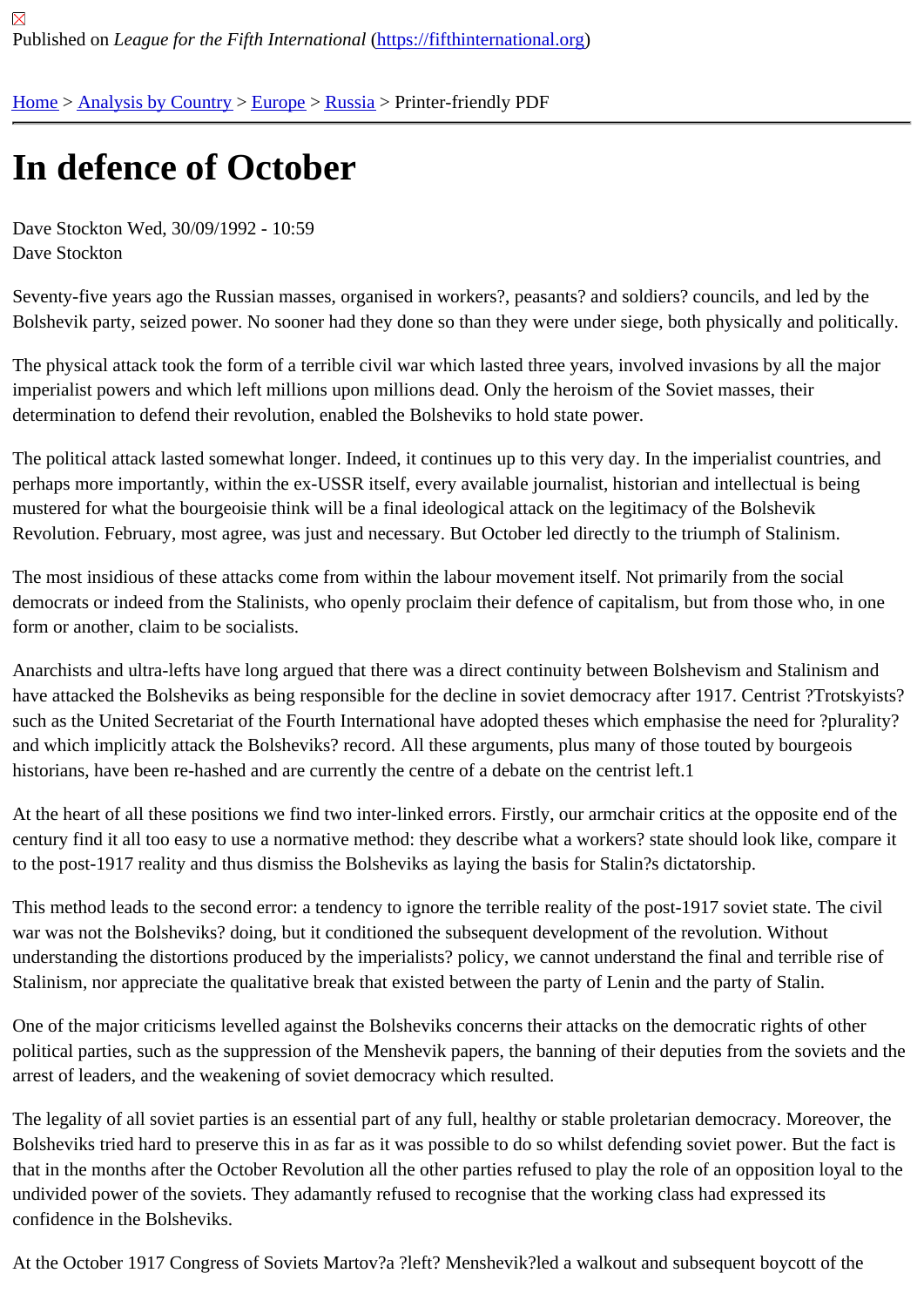leading Soviet bodies. Refusing to recognise the validity of the October Revolution he sought to subordinate the soviets to the reactionary Constituent Assembly. The Menshevik papers called for a struggle against Bolshevism during the period when the proletarian dictatorship was trying to consolidate soviet power. The Right Socialist Revolutionaries (SRs) and Right Mensheviks passed straight over to the side of the counter-revolution.

The Left SRs, led by Maria Spiridonova, were the most determined of the non-Bolshevik left and after a short hesitation did join the Soviet government. But even they demonstratively left the government after the signing of the Brest Litovsk Treaty in March 1918. In June 1918 they attempted an armed insurrection against the Council of People?s Commissars, a government confirmed in office by two successive Soviet Congresses.

After a miserable failure they resorted to a campaign of individual terror against Bolshevik leaders, assassinating Volodarsky and Uritsky and severely wounding Lenin. This in a situation of civil war when the White counterrevolution was making giant strides forward.

The soviet is an organising centre of the class struggle, not an open forum of debate between the class enemy and its agents and the revolution. In conditions of insurrection and war that debate is conducted with rifles not with resolutions. Its democracy is not abstract and general, but militant and partisan.

Any class conscious trade unionist knows you do not let strike breakers attend strike committees or address mass meetings in the name of democracy. In war there is a price attached to working class democracy: it has to be clearly on the right side of the barricades.

Whilst Bolsheviks defended the fact of single party rule?a fact imposed on them by the treachery and vacillation of all the other parties?they never elevated it into a principle. On the contrary, they repeatedly attempted to draw the other parties back to the side of the revolution and thus back into the soviets.

Thus when in October 1918 Martov and the Menshevik Internationalists voted to recognise the October Revolution as ?historically necessary? and promised ?direct support to the Soviet government against foreign intervention?, all their soviet rights were restored. The same applied to the Left SRs when a congress in Petrograd decisively rejected ?any attempt to overthrow the soviet power by any armed struggle?. This legalisation of their organisations and press lasted till the end of the civil war.

Lenin?s high hopes of 1917?full multi-party soviet democracy, direct self-administration, an end to most if not all bureaucracy?proved unrealisable in the extreme conditions of civil war and economic collapse, which also terribly weakened soviet democracy.

The soviets suffered the effects of mobilising the maximum, number of experienced and class conscious workers to administer and defend the workers? state. Soviets are executive, not just deliberative bodies. Their size, the frequency and duration of their meetings, the effective use of the mechanism for recalling deputies were all affected. But the soviets were not the only instruments of proletarian power or democracy: both factory committees and the party itself played this role.

Of course, the proletarian dictatorship is not only a dictatorship, it is also the widest extension of democracy to the toiling masses. That this democracy will be qualitatively superior to bourgeois democracy is true in terms of the whole transitional period, but it is not necessarily an accurate picture of an isolated proletarian dictatorship, struggling to survive. The 1917 Revolution was built on the prospect of international revolution. But in the meantime the soviets had to maintain power, and the Bolsheviks, as the elected government, had to do all in their power to prevent the triumph of the counter-revolution.

In September 1918, as the civil war gathered pace, the Red Terror was launched. Overwhelmingly it fell on the bourgeoisie, the landowners, the rich peasants, the grain hoarders and on their dupes and agents as well as on lumpen and criminal elements who sought to exploit the masses and disorganise the war effort. The appalling situation inside the country posed the Bolsheviks with the key question: what measures are justified in order to ensure the survival of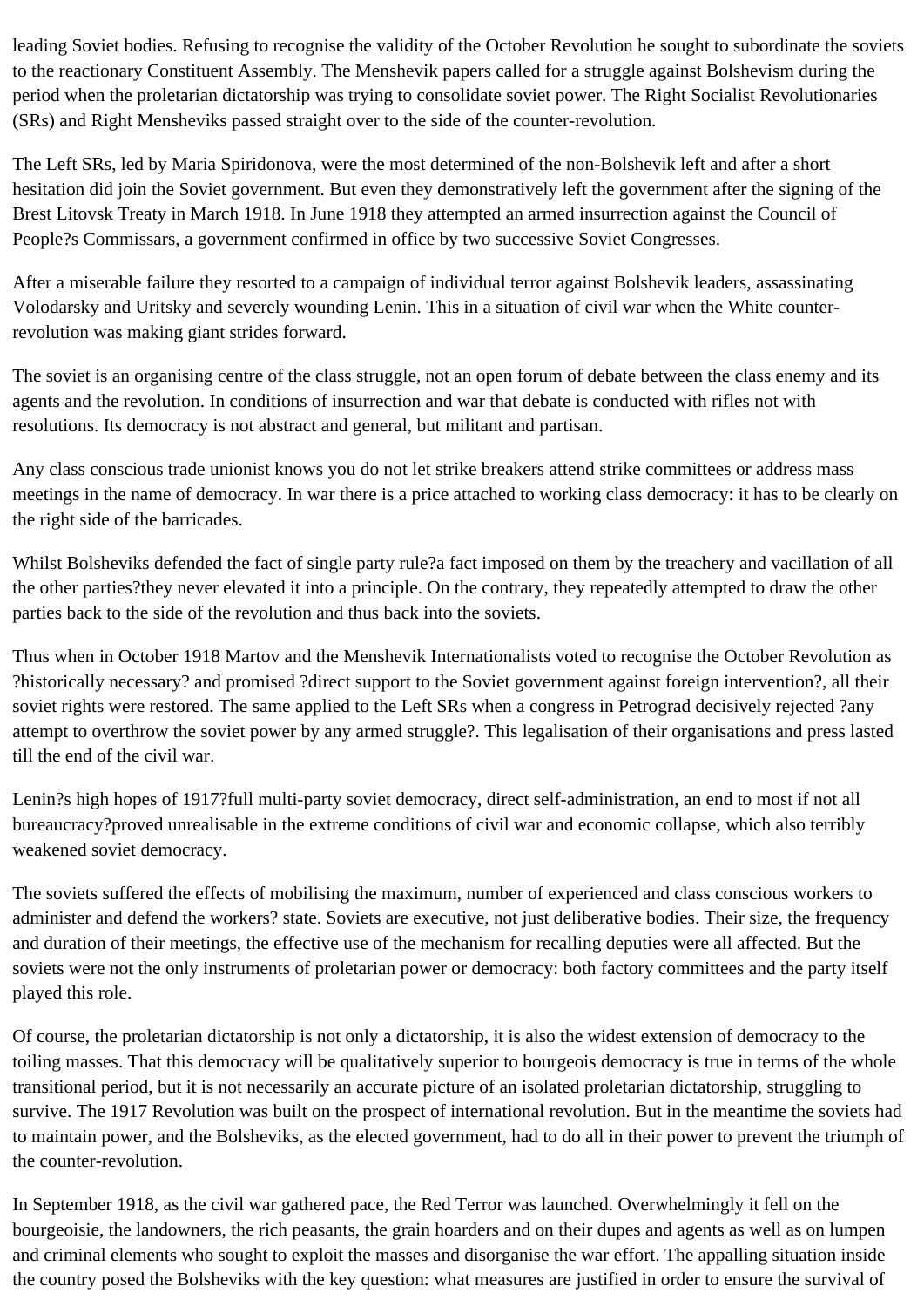## the revolution?

Faced with the unbridled savagery of the counter-revolutionary forces, it was legitimate and necessary to strike back with crushing force. The alternative would have been to open the road to the White Terror. This happened in Finland, where tens of thousands died, and in the Ukraine in 1919, where hundreds of thousands were killed. But today such acts of barbarity are conveniently ?forgotten?.

It is a cruel and terrible fact that in war there is little or no time for police investigations, gathering and sifting evidence or prolonged trials. Conditions at the allied front during the imperialist war of 1914-1917 proved this beyond all doubt! The Bolsheviks did want to introduce such legality?they abolished the death penalty in October?but faced with the imperialist counter-offensive, such measures proved to be premature.

Faced with White terror, with bloody civil war, with hundreds of thousands of foreign troops on Soviet soil, the secret police or Cheka was formed, in order to carry out repressive measures against those acting against the revolution. The Bolsheviks never for one minute glorified these measures. They clearly recognised and stressed their exceptional, extraordinary character. Hence the very name of the Cheka, the Extraordinary Commission which was seen as a necessary expression of the dictatorship of the proletariat in times of civil war, and over which the party exerted as much vigilance as possible.

Sometimes the Cheka committed excesses. Some of its members proved to be criminals or sadists. Capital punishment of Chekists took place. The cruel work broke the nerves and morale of many of its members. As soon as the civil war ended the Cheka?s powers of summary arrest and execution were removed. There was no methodological continuity between the revolutionary Cheka and Stalin?s GPU. The first acted to defend the fledgling revolution; the second to extend the bureaucratic counter-revolution.

Today?s critics hold that it is impermissible in principle to apply repression to whole categories of people, bourgeois as bourgeois, officers as officers, members of parties because of what their party is engaged in. They make a categorical imperative of the norms of bourgeois right (innocence until proven guilty, habeas corpus, etc).

But as every workers? insurrection shows, from the Paris Commune 1871 to Bucharest 1989, the ruling class or caste does not lie down the day after they lose state power. They launch what Marx called a ?slaveholders? rebellion?. To crush this requires a real dictatorship, or as Lenin termed it, a power ?unrestrained by any law?. To do otherwise would be to accept defeat. The revolution would be doomed before it had taken place.

After the revolution the Bolsheviks initially wanted to carry out a policy of ?state capitalism? under workers? control. Lenin thought that it would be possible for the factory committees to act as agents of this control, for the consumers? co-operatives and the trade unions to work together under a Supreme Economic Council. This proved utopian following the outbreak of economic crisis and civil war after March 1918.

The workers, responding to mounting capitalist sabotage of production, took over the enterprises and demanded that they should be nationalised. These nationalisations, which completed the expropriation of the bourgeoisie, were a prime conquest of the October Revolution.

This embryonic workers? control did not co-ordinate production on a national scale; instead each enterprise tended to function as an autonomous unit, selling, exchanging raw materials or machinery vital to continued production. In conditions of acute economic shortage and developing civil war this was not at all in the interests of the survival of the proletarian state.

The committees all too often acted like private owners, concerned before everything to make a profit, to compete, to survive. The anarchists and the left Communists saw nothing amiss with this ?creativity?. But in fact it was the short road to hell, to the collapse of the soviet dictatorship.

From March 1918 onwards Lenin began to advocate a return to ?one man management?, piece rates and the use of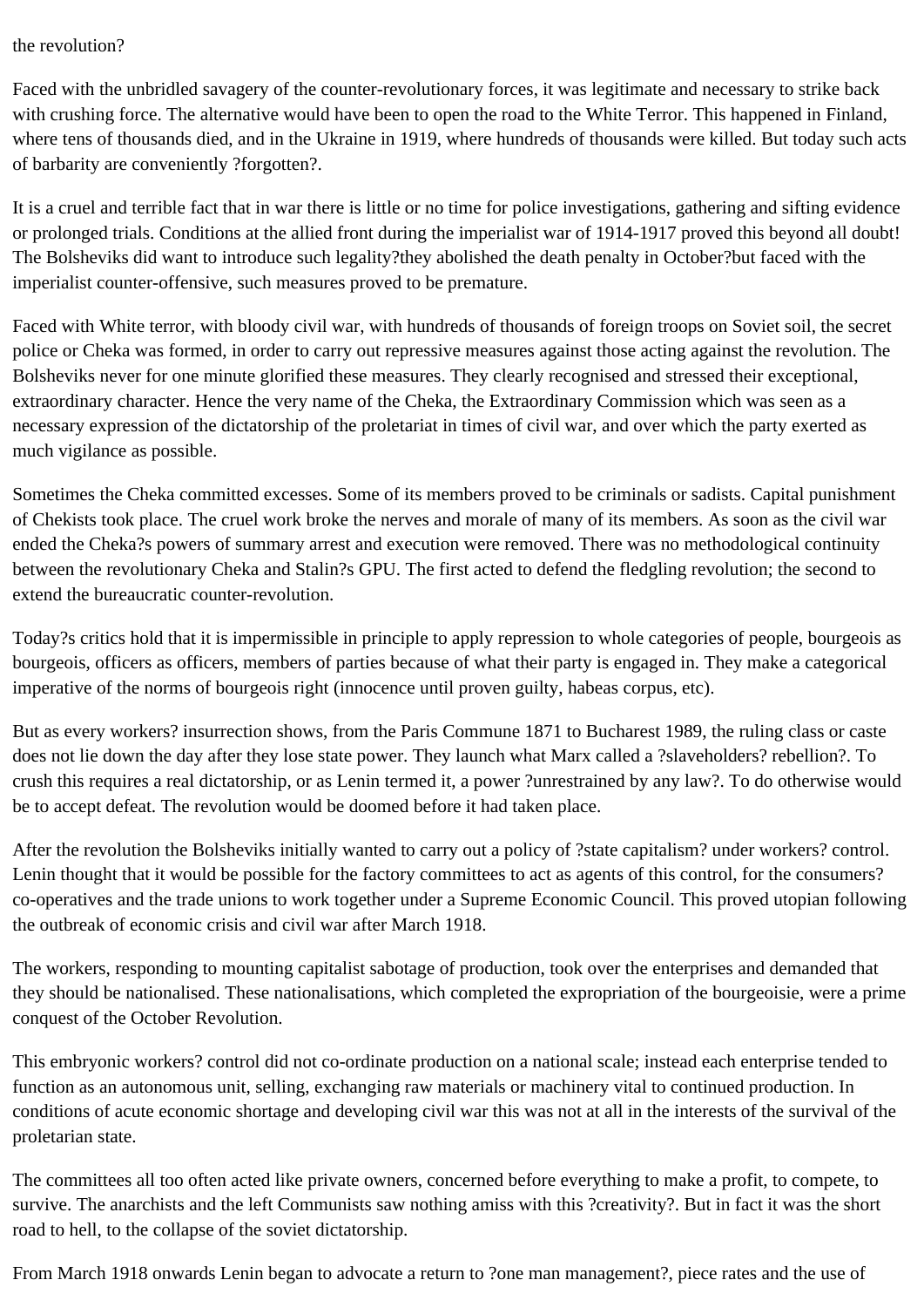bourgeois specialists. He clearly recognised this as a defeat for the Bolshevik programme. He called it ?some kind of departure from the principles of socialism?, ?a retreat from the principles of the Paris Commune? and ?a step backward? which could not be hidden from the people?.2

In early June 1918 the first All-Russian Congress of Economic Councils set up a troika system of management, composed of a factory manager, a technician and a commissar appointed by the soviet government. An advisory committee was elected on an equal tri-partite basis between production workers, employees and trade union representatives.

The factory committee still continued to have important powers but it lost its absolute control and the factory thus lost the ?autonomy? beloved of the anarchists and the libertarian communists. This collegial system lasted until early 1920 when food shortages grew dramatically and Denikin?s White army approached Moscow.

At this point the factory committees were deprived of all power to obstruct or veto production decisions emanating from management of the Supreme Economic Council. Harsh measures were also taken against the peasants. They were taken to ensure that the workers did not starve and to prevent the bloody carnage that would result if the Whites were to take any of the large industrial centres.

The crude measures of ?War Communism? (above all grain requisitioning), which were designed to feed the cities and their terribly depleted proletariat, were quite simply unavoidable. ?Market forces? are of no use when the workers? factories are producing no goods to exchange with the rural population and when the country is being criss-crossed by fighting armies.

The Bolshevik party was not only the party of the insurrection, it was also the party of the revolution after October. As such, it formed an integral part of the system of workers? democracy which flowered after 1917 and which suffered during the Civil War years.

Not even the most rabid opponents of Bolshevism claim that the party was ?monolithic? between 1917 and 1923. The industrial working class was about 30% of its pre-war size; many of these workers were fresh from the countryside or were the least class conscious. The proletarian dictatorship and proletarian democracy, became largely identified with the mass party of the proletarian vanguard.

Tragically, the party was forced to neglect its work in the ravaged factories. Its best members were on the far-flung fronts of the civil war or involved in the administration of the soviet state. Its factory cells became small, often composed of administrators and managers.

When the civil war was over and the party turned to the task of restoring and raising production, it found that it could not lead the shrunken, hungry and demoralised industrial proletariat by voluntary means.

The party as a whole, with Trotsky as its most passionate advocate, turned to the ?militarisation of labour?, introducing labour conscription and military style discipline into the factories. This was dangerously wrong, as was the continuation and intensification of grain requisitioning. The Petrograd strike wave, the peasant uprisings and finally the Kronstadt revolt in 1921 all testified to this. It forced the great retreat of the New Economic Policy (NEP).

War Communism and NEP were far from embodying the programmatic norm or the general character of the proletarian dictatorship for the entire transition period. In the last year of his active life Lenin recognised the dangerous bureaucratisation that NEP had unleashed in the party itself. He set out to elaborate a policy of reform for both state and party. As early as 1921 he realised that the soviet state had grave bureaucratic deformations.

It was nevertheless still the dictatorship of the pro-letariat, with specific distortions caused by the fact that it was a workers? state in a backward country, forced into a long term alliance with the small-property owning peasantry, ravaged and distorted by civil war and isolation.